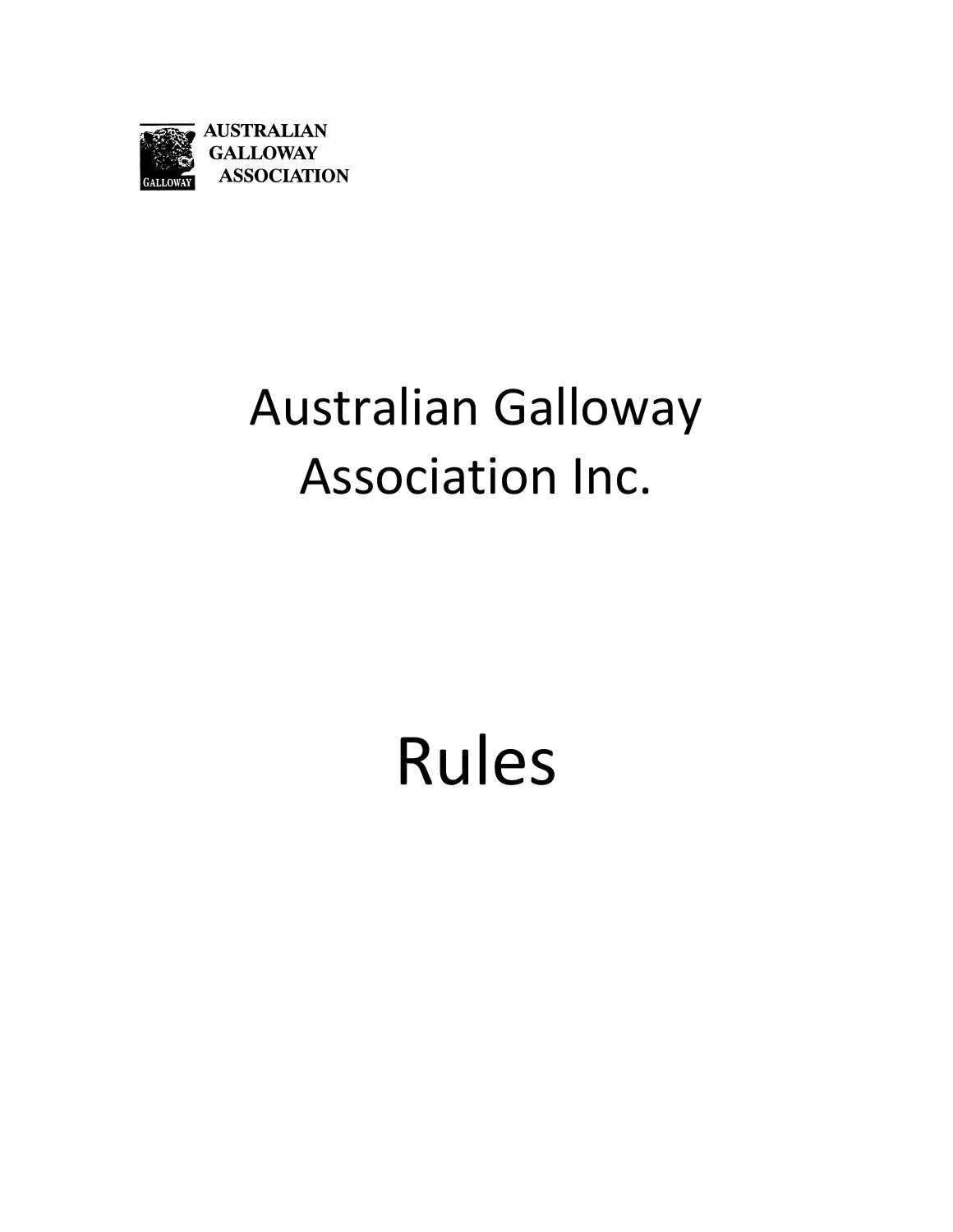#### **AUSTRALIAN GALLOWAY ASSOCIATION INC RULES**

Incorporated under the Associations Incorporation Reform Act 2012

## (Vic) (the Act)

#### **The Association**

- 1. The name of the Association is the Australian Galloway Association Inc (the Association).
- 2. The purposes of the Association are to advance agriculture in Australia and to administer to the requirements of breeders and others with an interest in Galloway cattle (the Purposes).
- 3. The Association has power to do all things that help it to achieve these Purposes.
- 4. The Association and its Committee may only exercise their powers and use the income and assets of the Association for the Purposes of the Association.

#### **Financial year**

5. The financial year of the Association starts on 1 January of each year.

#### **Members**

- 6. Anyone who supports the Purposes of the Association can apply to join the Association as a member. The Committee can set or change joining fees and annual subscription fees for members.
- 7. A person can apply to join the Association by lodging a membership application with the Association and paying the fees payable under these rules.
- 8. Assoon as practicable after the receipt of the application the application shall be referred to the Committee.
- 9. The Committee can approve or reject an application to join the Association. If the Committee rejects an application, it is not required to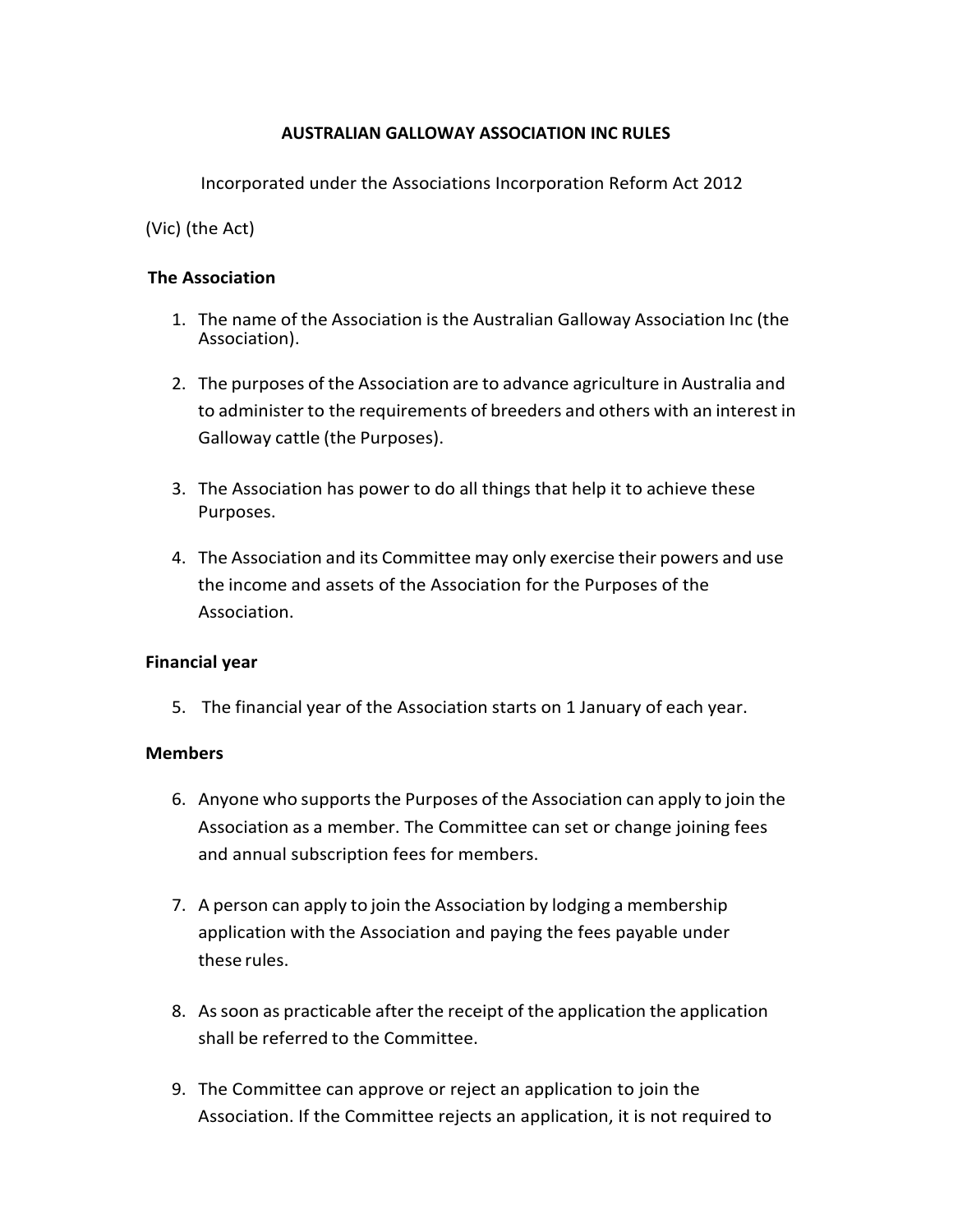give reasons for that decision, but it must return the prescribed fee (if any) and write to the person to tell them their application has been rejected.

- 10. A person becomes a member when:
- a) the Committee has approved their application to join theAssociation
- b) the Association has received the person's prescribed fees (if any), and
- c) the Secretary has entered the person's name, address and date they became a member, and any other information as determined by the Committee from time to time, in the members register.

The Association must inform the person when their membership has started, and if they have to pay any annual subscription fee (which will be calculated in proportion to the remaining financial year at the time they become a member). That fee (if any) must be paid within 28 days.

- 11.Members can choose to stop being a member of the Association at any time by writing to the Secretary. The Association will not refund any joining and subscription fees already paid.
- 12. Members must pay the annual subscription fee (if any) within one month of being asked. If a member does not pay in time, their membership will be suspended (when membership is suspended, a member cannot exercise their members' rights such as voting at the Annual General Meeting (AGM)).
- 13.Members will pay such fees as are determined by the Committee from time to time.
- 14.Members have rights and liabilities as set out in the Act and in these rules.
- 15.Each member'sliability is limited to the joining and annual subscription fees (if any).
- 16.There shall be the following categories of membership of the Association:
- a) Foundation Life Members and Life Members an individual, firm, company or institution registered in the records of the Association as a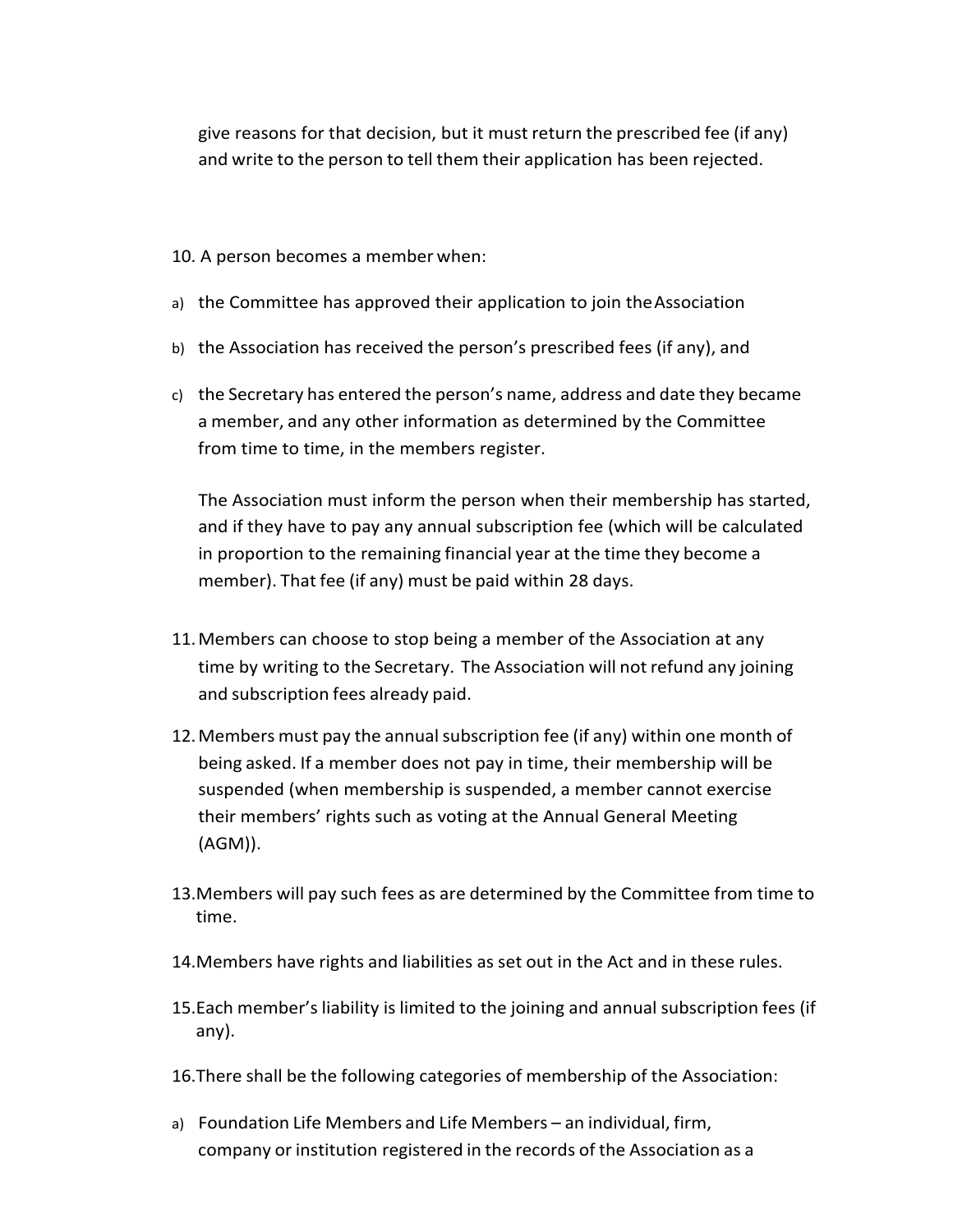Foundation Life Member or Life Member, with, for a firm, company, or institution, an individual nominated asthe person on whose death the Foundation Life Membership or Life Membership will cease.

- i) Foundation Life Membership and Life Membership is available on payment of a single fee as determined by the Committee.
- ii) Application for Foundation Life Membership will not be accepted after 31 January 1999.
- iii) A Foundation Life Member and a Life Membershall be entitled to one (1) vote at a General Meeting of the Association.
- iv) A Foundation Life Member and a Life Membershall be entitled to hold no more than three (3) proxies.
- v) A Foundation Life Member and a Life Member shall not be liable to pay annual subscriptions but shall be liable to pay all other fees as determined by the Committee.
- vi) Upon the death of the nominated individual for a Foundation Life Membership or a Life Membership who represented a firm, company or institution, the membership of the firm, company or institution may continue on payment of the annual membership fee.
- vii) A Foundation Life Member or a Life Member who fails to register any progeny or have an active animal on the inventory during a period of five (5) consecutive calendar years shall immediately cease to be a Foundation Life Member or a Life Member of the Association but shall be entitled, on request, to continue as a Commercial Member of the Association with no annual fee being payable. Upon the recommencement of registration of progeny or having active animals on the inventory the Foundation Life Membership or Life Membership will be reinstated.
- b) Full Members ‐ an individual, firm, company or institution registered in the records of the Association as a Full Member and who is currently financial.
	- i) A full member shall be entitled to one (1) vote at a General Meeting of the Association.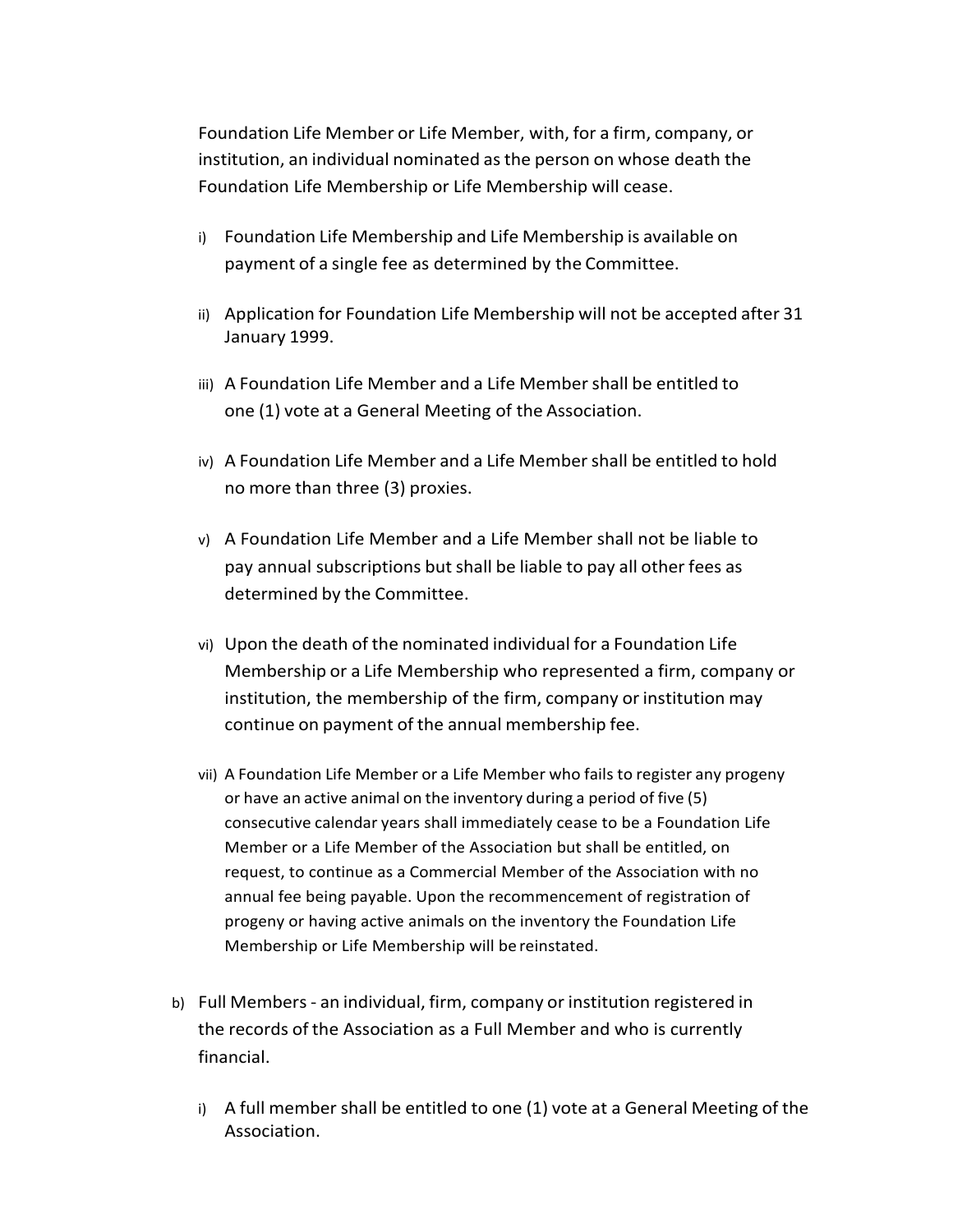- ii) A full member shall be entitled to hold no more than three (3) proxies
- c) Associate Members an individual, firm, company or institution registered in the records of the Association as an Associate Member who is currently financial.
	- i) An Associate member shall be entitled to one (1) vote at a General Meeting of the Association.
	- ii) An Associate member shall be entitled to hold no more than three (3) proxies
	- iii) An Associate member is not entitled to register or transfer cattle with the Association.
- d) Commercial Members A Commercial Member means an individual, firm, company or institution registered in the records of the Association as a Commercial Member and who is currently financial.
	- i) A Commercial Member is not entitled to register or transfer cattle with the Association.
	- ii) A Commercial Member is not entitled to vote. Notwithstanding Rule 51, a Commercial Member is not entitled to hold a proxy or appoint another member as his proxy.
	- iii) A Commercial Member shall not be entitled to be elected to the Committee
- e) Junior Members ‐ A Junior Member means an individual under the age of twenty‐one (21) years, or an individual under the age of twenty‐five (25) years who is still studying at a registered agricultural school and who is currently financial.
	- i) A Junior Member shall be entitled to one (1) vote when personally present at a General Meeting of the Association.
	- ii) Notwithstanding Rule 51, a Junior Membershall not be entitled to hold a proxy or to appoint another as his proxy.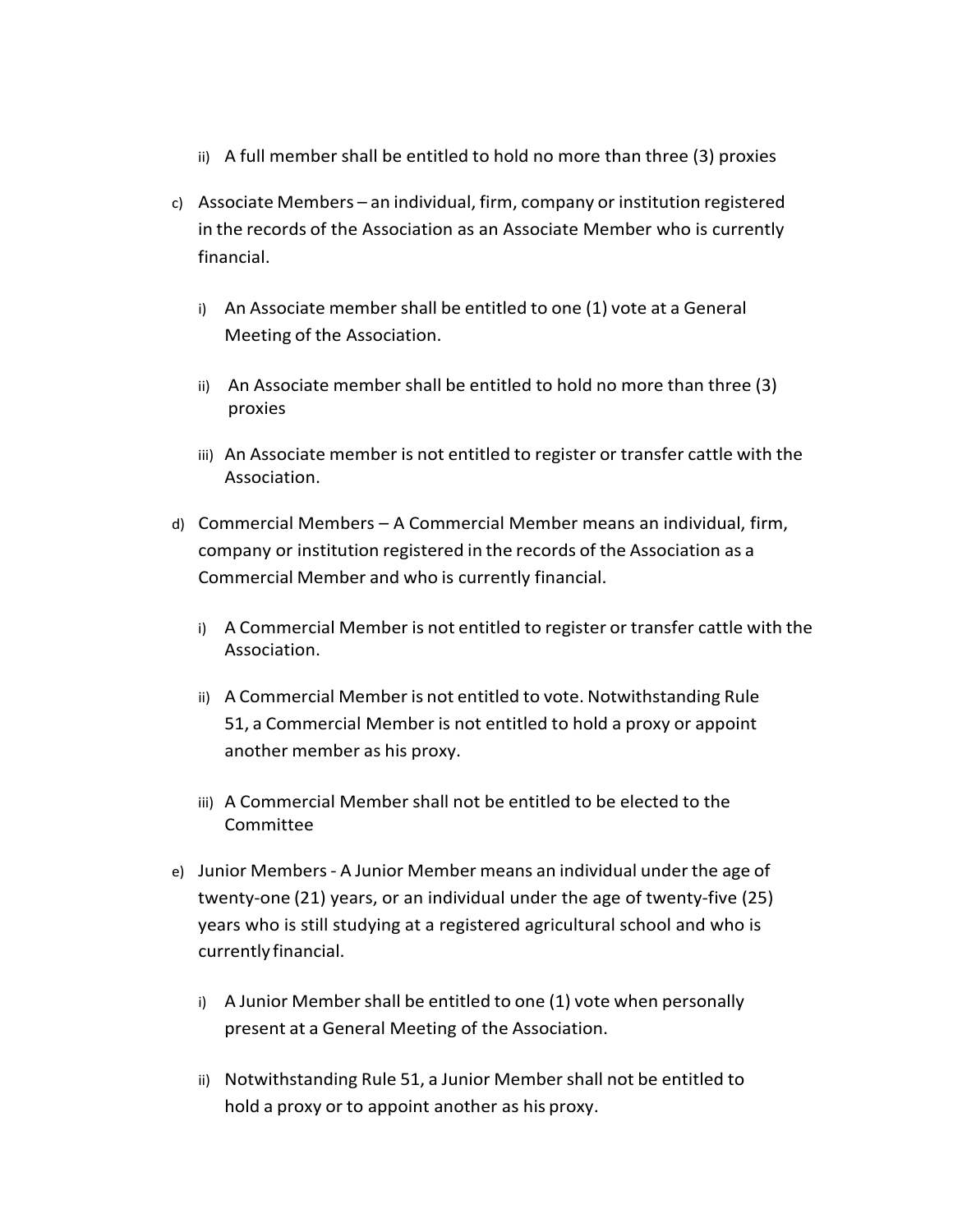- f) Junior Associate Members ‐ A Junior Associate Member means an individual under the age of twenty‐one (21) years, or an individual under the age of twenty-five (25) years who is still studying at a registered agricultural school and who is currently financial.
	- i) A Junior Associate Member is not entitled to register or transfer cattle with the Association.
	- ii) A Junior Associate Member is not entitled to vote. Notwithstanding Rule 51, a Junior Associate Member is not entitled to hold a proxy or appoint another member as his proxy.
	- iii) A Junior Associate Member shall not be entitled to be elected to the Committee
- g) School Members an entity registered as an educational institution in Australia and who is currently financial.
	- i) A School Member shall be entitled to one (1) vote when personally present at a General Meeting of the Association.
	- ii) Notwithstanding Rule 51, a School Membershall not be entitled to hold a proxy or to appoint another as his proxy.
- h) A member being a firm, company or institution shall provide to the Association such particulars as determined by the Committee from time totime.
	- i) A member being a firm, company or institution shall by notice in writing nominate one representative and may at any time by notice in writing revoke such nomination and make a fresh nomination.
	- ii) A representative shall to the exclusion of his principal be entitled to the same membership rights, privileges and obligations to which his principal would have been entitled were it an individual .Notwithstanding the foregoing the member and its representative shall each be jointly and severally responsible for any acts and omissions.
	- iii) The Committee may at any time upon reasonable grounds direct in writing that a member firm, company or institution revoke the appointment of its representative and appoint another in its stead.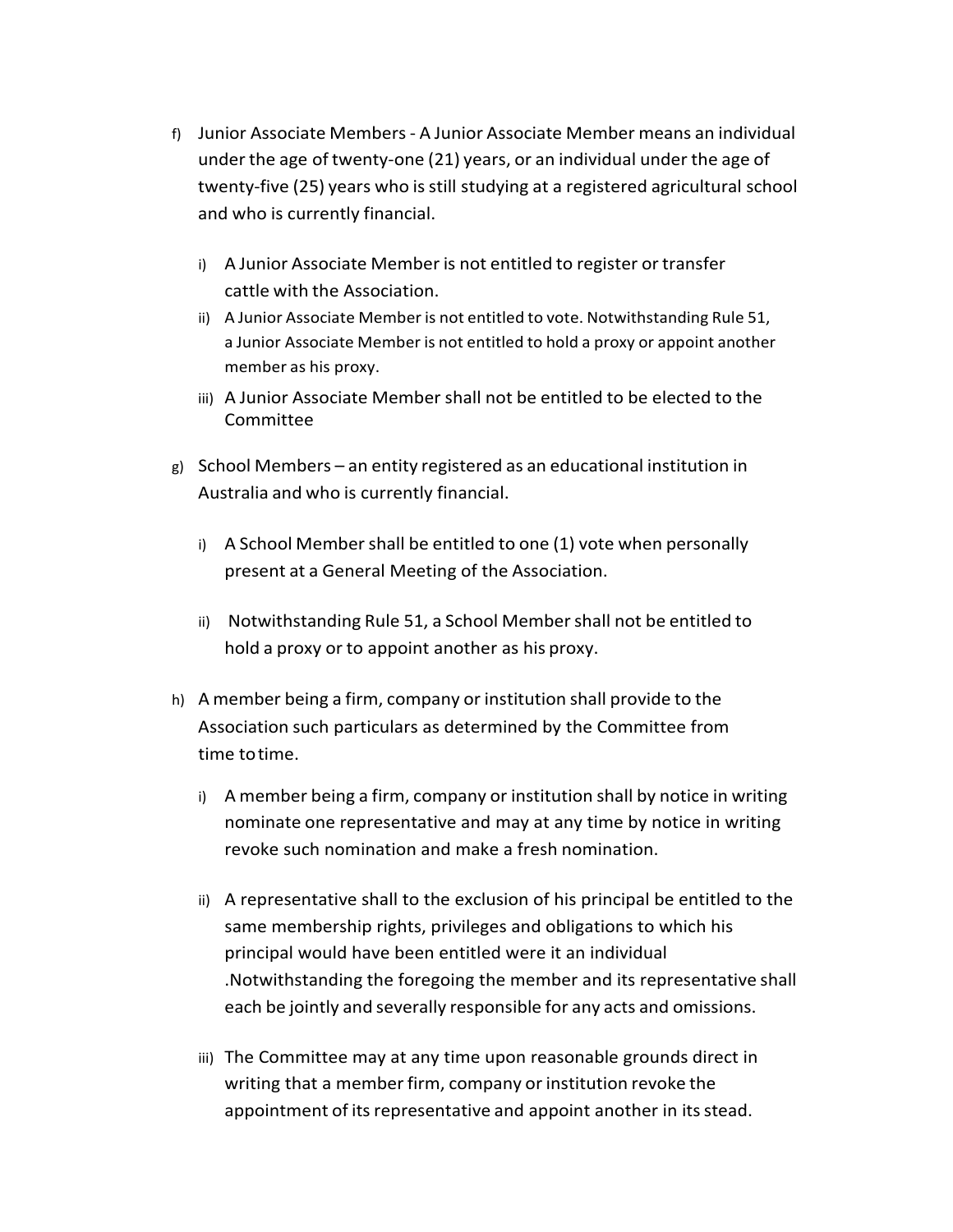- iv) Notwithstanding Rule 16 (f) (iii) the Committee shall not issue such a direction without giving the member at least 30 days notice in writing that it is minded to do so (and indicating the grounds on which the Committee intends to rely) whereupon the member shall have 60 days from receipt of such notice to show cause why the direction should not be issued.
- 17.Alteration of a name ‐ The name of an individual, firm, company or institution membership may be changed with approval of the Committee at its discretion that it is a continuation of a similar entity.

#### **Members' access to documents**

- 18.A member may, subject to rules 17 to 19, inspect the rules of the Association, general meeting minutes, relevant documents(as defined in the Act) and the members register at a reasonable time.
- 19. A member can write to the Secretary asking for copies of these documents (with the exception of the members register). The Secretary can charge a reasonable fee for providing copies.
- 20. The Secretary can refuse a request to inspect or get copies of relevant documents, or provide only limited access, if the documents contain confidential, personal, employment, commercial or legal matters, or if granting the request would breach a law or may cause damage or harm to the Association.
- 21.Members cannot inspect or get copies of Committee meeting minutes or parts of the minutes, unless the Committee specifically allowsit.
- 22.Members can write to the Secretary to ask that the Secretary restrict access to their details on the members register if they have special circumstances. The Secretary will decide if there are special circumstances, and will write to the member outlining their decision.

#### **The Committee**

23. The Association is governed by a management committee (the Committee) that is made up of committee members (Committee Members).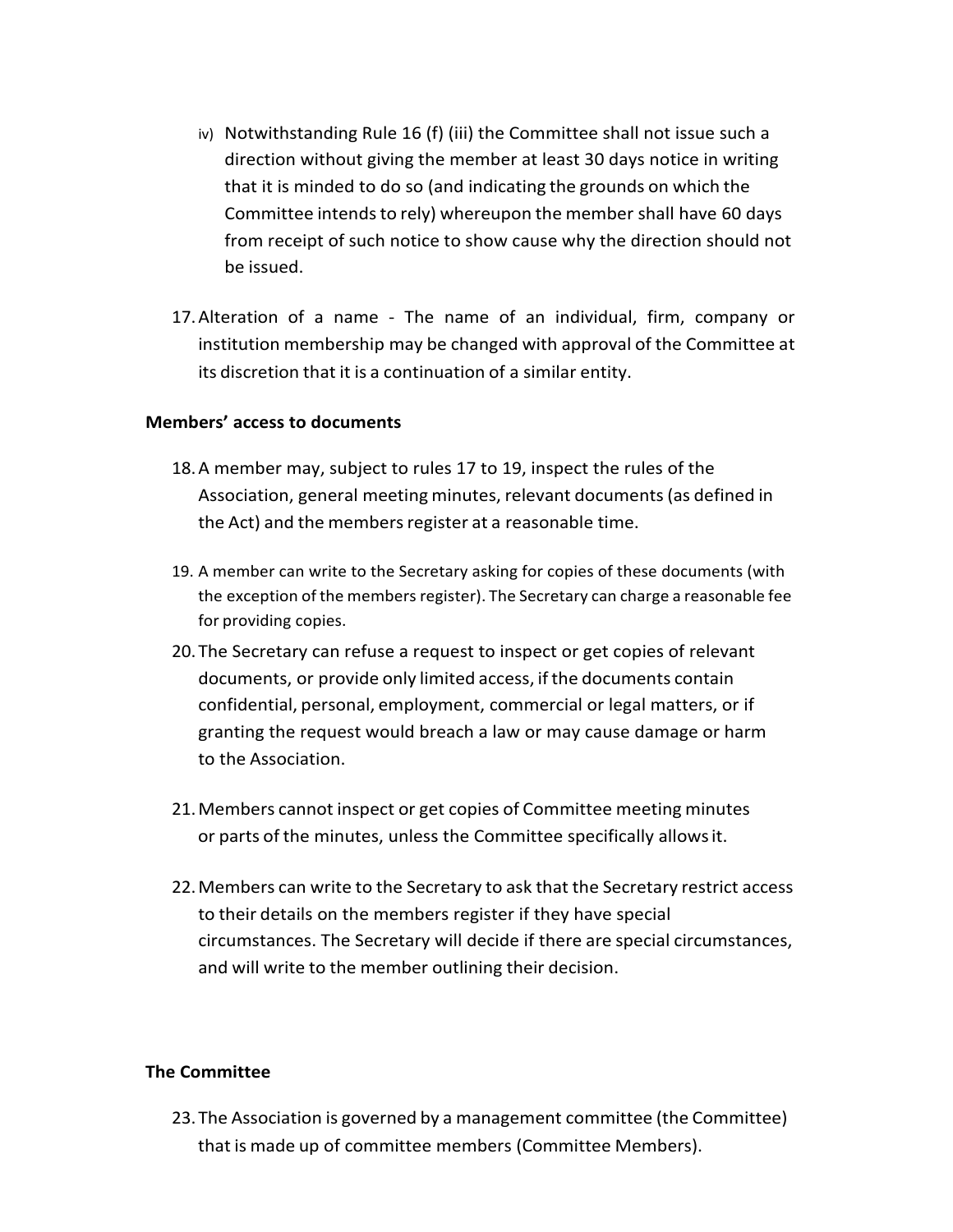- 24. The Committee can exercise all powers and functions of the Association (consistently with these Rules and the Act), except for powers and functions that the members are required to exercise at a general meeting (under these Rules or theAct).
- 25. The Committee can delegate any of its powers and functionsto a committee member, a sub‐ committee, a staff member or a member other than the power of delegation or a duty imposed by the Act. The delegation must be in writing and can be revoked by the committee in writing.
- 26.Committee Members are elected by members of the Association at the AGM by ballot. Each ordinary member of the Committee shall, subject to these Rules, hold office until the annual general meeting three years after the date of election but is then eligible for re-election.
- 27. The Committee is made up of the following roles:
	- a) The President
	- b) Two Vice Presidents
	- c) The Treasurer
	- d) The Secretary
	- e) Up to Four (4) Ordinary Committee Members.
- 28.At the first Committee meeting after each AGM, the Committee will elect Committee Members to each Office and will decide the responsibilities of each Office. Each Officer of the Association shall hold office up to the conclusion of the Annual General Meeting next after the date of his or her election. In the event of a casual vacancy in any office referred to in Rule 26 the Committee may appoint another one of its membersto the vacant office and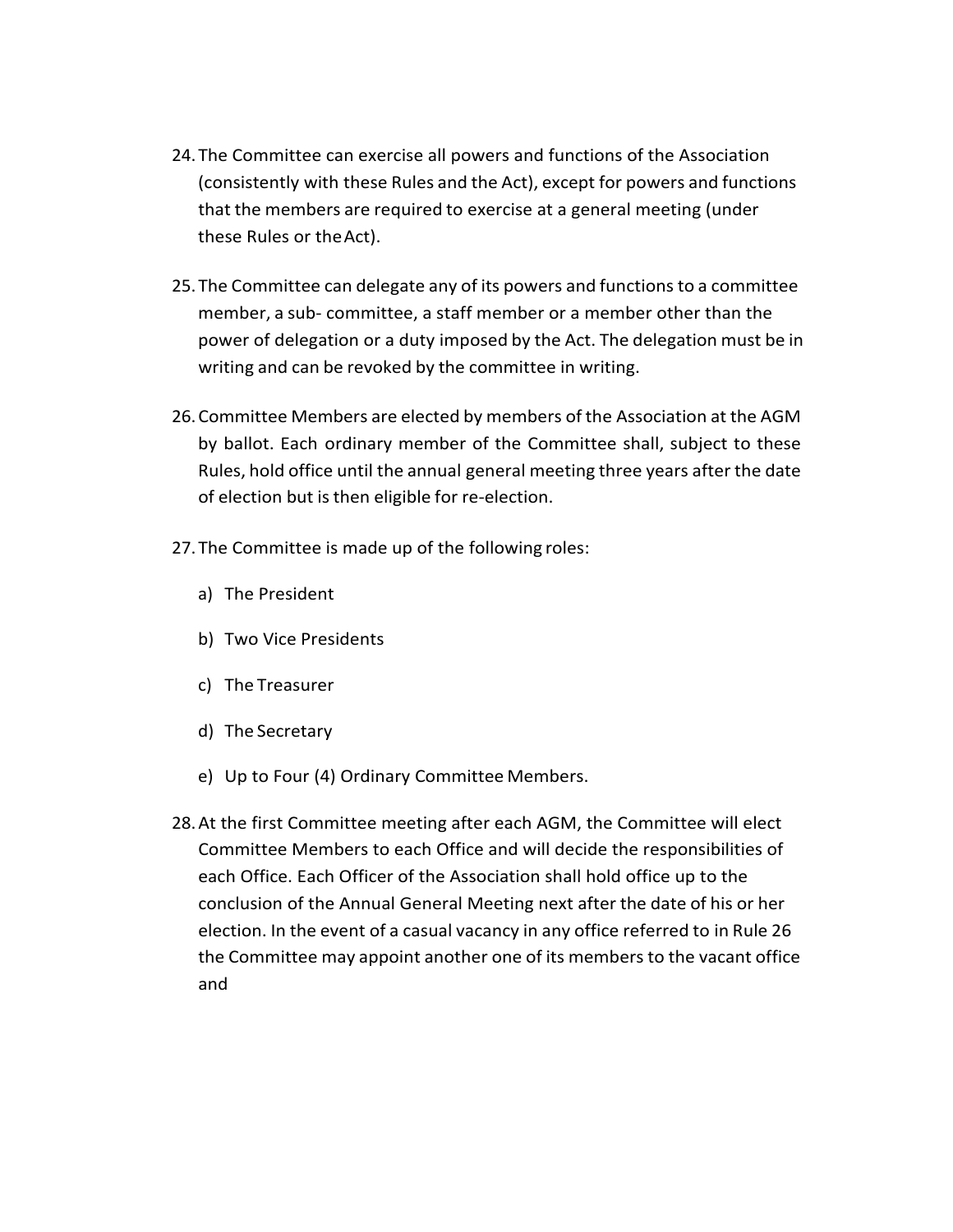the member so appointed may continue in office up to and including the conclusion of the Annual General Meeting next following the date of the appointment.

- 29. The Secretary must be over 18 years of age, and live in Australia.
- 30. If the Secretary stops living in Australia, they cannot remain the Secretary.
- 31. If the Secretary stops being the Secretary, the Committee must appoint a new Secretary within 14 days.
- 32. Each Committee Membershall hold office until the annual general meeting three years after the date of election but is then eligible forre‐election.
- 33.Nominations of candidates for election as members of theCommittee

a) Shall be made in writing, signed by two members of the Association and accompanied by the written consent of the candidate (which may be endorsed on the form of nomination); and

b)Shall be delivered to the Secretary of the Association not lessthan forty (40) days before the date fixed for the holding of the Annual General Meeting.

- 34. If the number of members nominated to be Committee Members is equal to the number of Committee Members, the AGM Chair may declare the positions filled without holding a ballot.
- 35. If insufficient nominations are received to fill all vacancies on the Committee, the candidates nominated shall be deemed to be elected and the committee may appoint a member to fill the vacancy and the member so appointed shall hold office, subject to these Rules, until the next Annual General Meeting of the Association.
- 36. A Committee Member stops being on the Committee if they:
	- a) resign, by writing to the Committee or the Secretary
	- b) are removed by a special resolution of members of the Association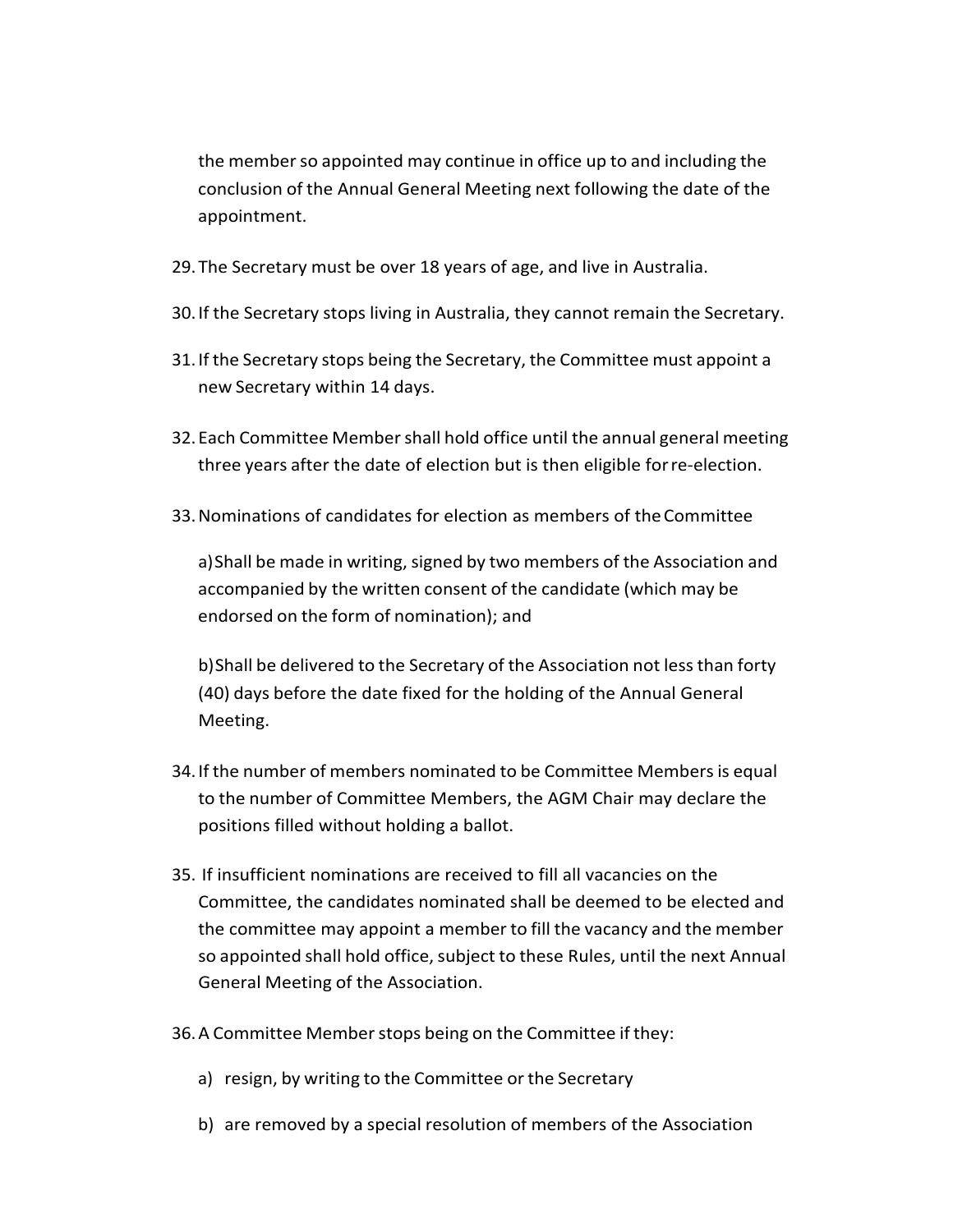- c) become insolvent (as the term is used in the Corporations Act 2001)
- d) become a represented person (under the Guardianship and Administration Act 1986), or
- e) die.
- 37. If a Committee Member stops being on the Committee before the end of their term in accordance with rule 36, the Committee can temporarily appoint a member of the Association to fill the vacancy on the Committee until the next AGM, at which time the meeting will choose a member to fill the casual vacancy. The Committee Member thus appointed shall serve the remaining term of office pertaining to the casual vacancy.
- 38. Following the first annual general meeting of the Association, each member who serves three consecutive full terms as a member of the Committee will thereafter become ineligible to serve on the Committee for a minimum period of ten consecutive months.
- 39.Among its other responsibilities, the Committee is responsible for making sure that:
	- a) accurate minutes of general meetings and Committee meetings of the Association are made and kept, and
	- b) all records, securities and relevant documents of the Association are kept properly.

#### **Committee Meetings**

- 40. The Secretary must give seven (7) days' notice of a Committee meeting to Committee Members unless the meeting is an urgent meeting.
- 41. The Committee shall meet at least three timesin each year at such place and such times as the Committee may determine.
- 42.Committee Members may attend meetingsthrough technology (such as phone or video conferencing) so long as everyone can hear and be heard at the same time.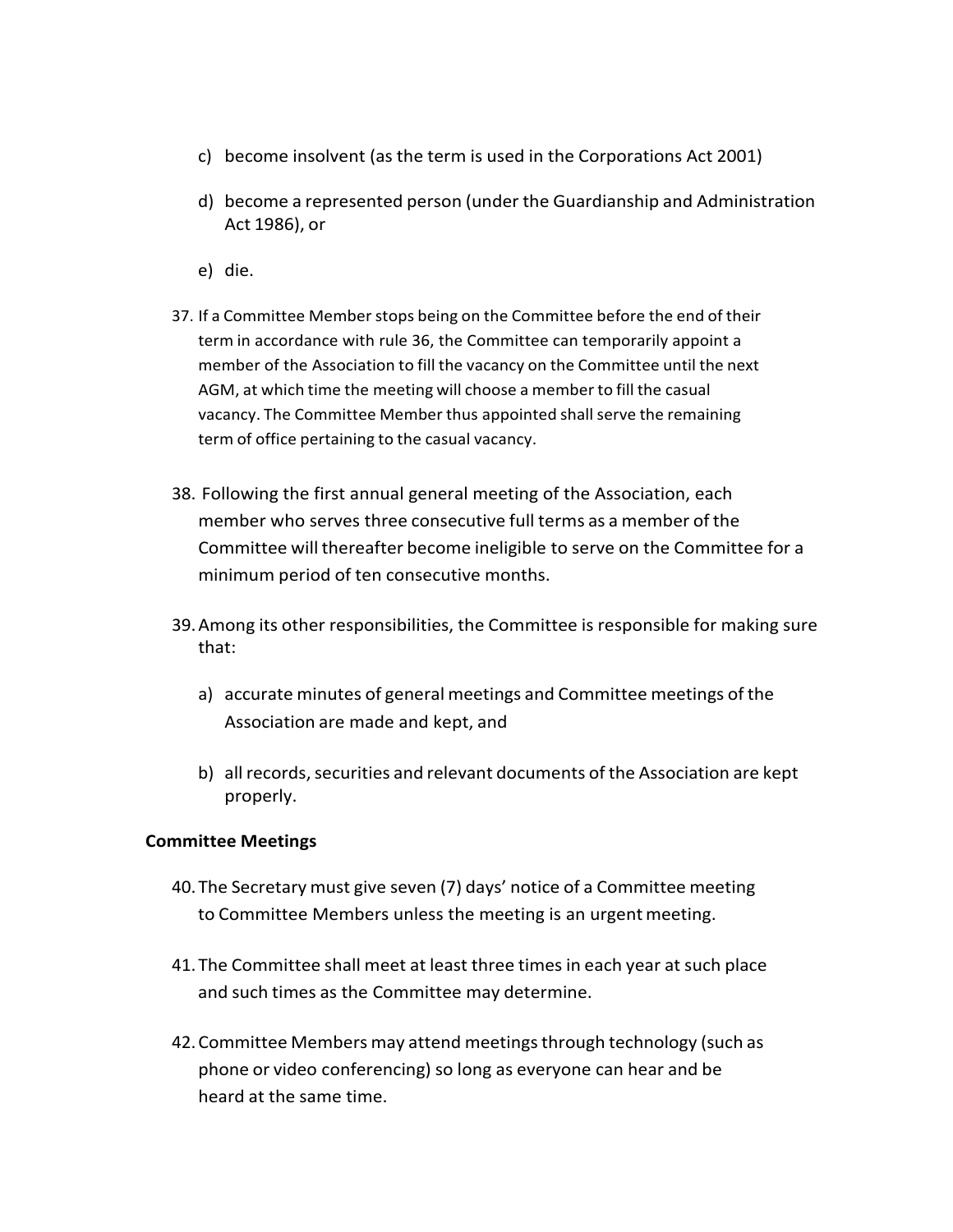- 43. Documents transmitted electronically shall be accepted as if they were original documents provided that if requested to do so the party sending the document(s) can be required to send the original to the Association.
- 44. The Chair of Committee Meetings is the President, or if the President cannot attend, the Vice President, and if the President and Vice President cannot attend, the Committee Members can choose who will be Chair for that meeting.
- 45. If a vote of the Committee is tied, the Chair of the meeting has the deciding vote.
- 46. The majority (more than half) of Committee Members must be present (either in person or through the use of technology) for the meeting to be validly held (the quorum).
- 47.Questions arising at a meeting of the Committee or of any sub‐committee appointed by the Committee shall be determined on a show of hands or, if demanded by the majority of members present, by poll taken in such manner as the person presiding at the meeting may determine.
- 48. The Committee hasthe power to delegate authority to others provided such delegation is determined by resolution by the Committee in accordance with these Rules.

#### **General Meetings**

- 49. The Association must hold an AGM within five months of the end of the Association's financial year.
- 50. The ordinary business of the AGM is to confirm the minutes of the previous AGM, receive reports and statements on the previousfinancial year, and elect Committee Members. The notice of AGM must include any special business or motions to be considered.
- 51. The Committee or a group of at least 20% of all members may call a Special General Meeting.
- 52. Five (5) members personally present and ten (10) members represented by proxy (a quorum) must be present at a general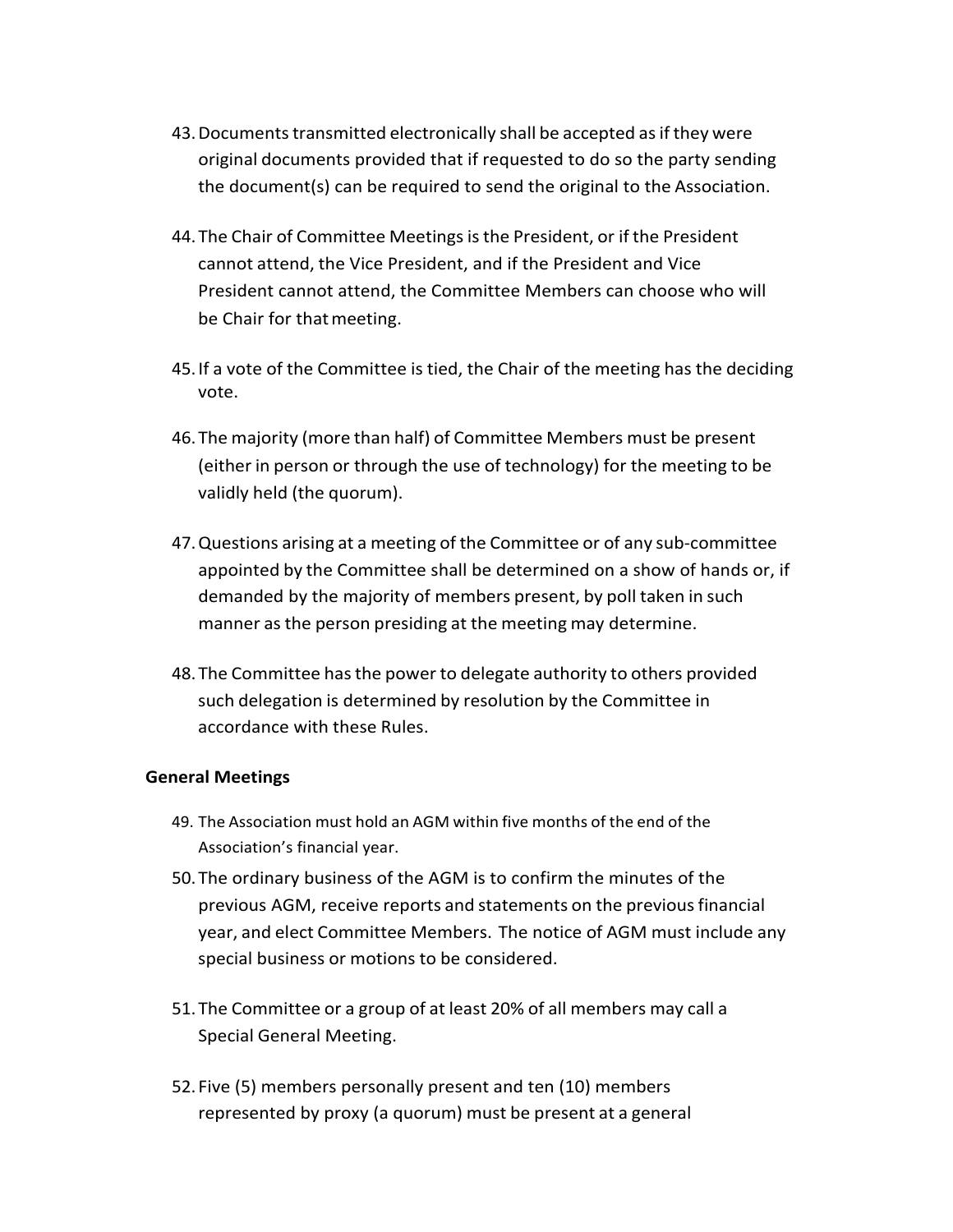meeting (either in person or through the use of technology, for the meeting to be held.

- 53.Members may vote by proxy at generalmeetings.
- 54.Proxy forms must be received by the Secretary forty eight (48) hours before a meeting.
- 55.Any one member may not hold more than three (3) proxies. If a member receives more than three (3) proxiesthese will be allocated by the Secretary to any subordinate proxy choices in accordance with the standard proxy form. The member appointed as proxy must be eligible to attend and vote at the meeting in his ownright.
- 56. The Chairperson may hold more than three (3) proxies providing the proxy is given to "The Chairperson" and not nominated to a specificmember.
- 57.Notice of general meetings must be provided to members at least thirty (30) days before the meeting in writing to each member's postal or email address listed on the members register (in the case of email addresses, so long as the email address was provided for receiving notices).
- 58.Notices of general meetings must include proposed mattersto be dealt with at that meeting.
- 59. The Chair of a general meeting will be the President, or if the President is not in attendance, the Vice President, or if the President and Vice President are not in attendance, the members at the meeting can choose another Committee Member to be Chair.
- 60.Votes may be held by a show of hands or written ballot, or another method determined by the Chair that is fair and reasonable in the circumstances. If a vote is held initially by show of hands, any member may request a vote be held again by written ballot.
- 61. If a vote of the members is tied, the Chair of the meeting has the deciding vote.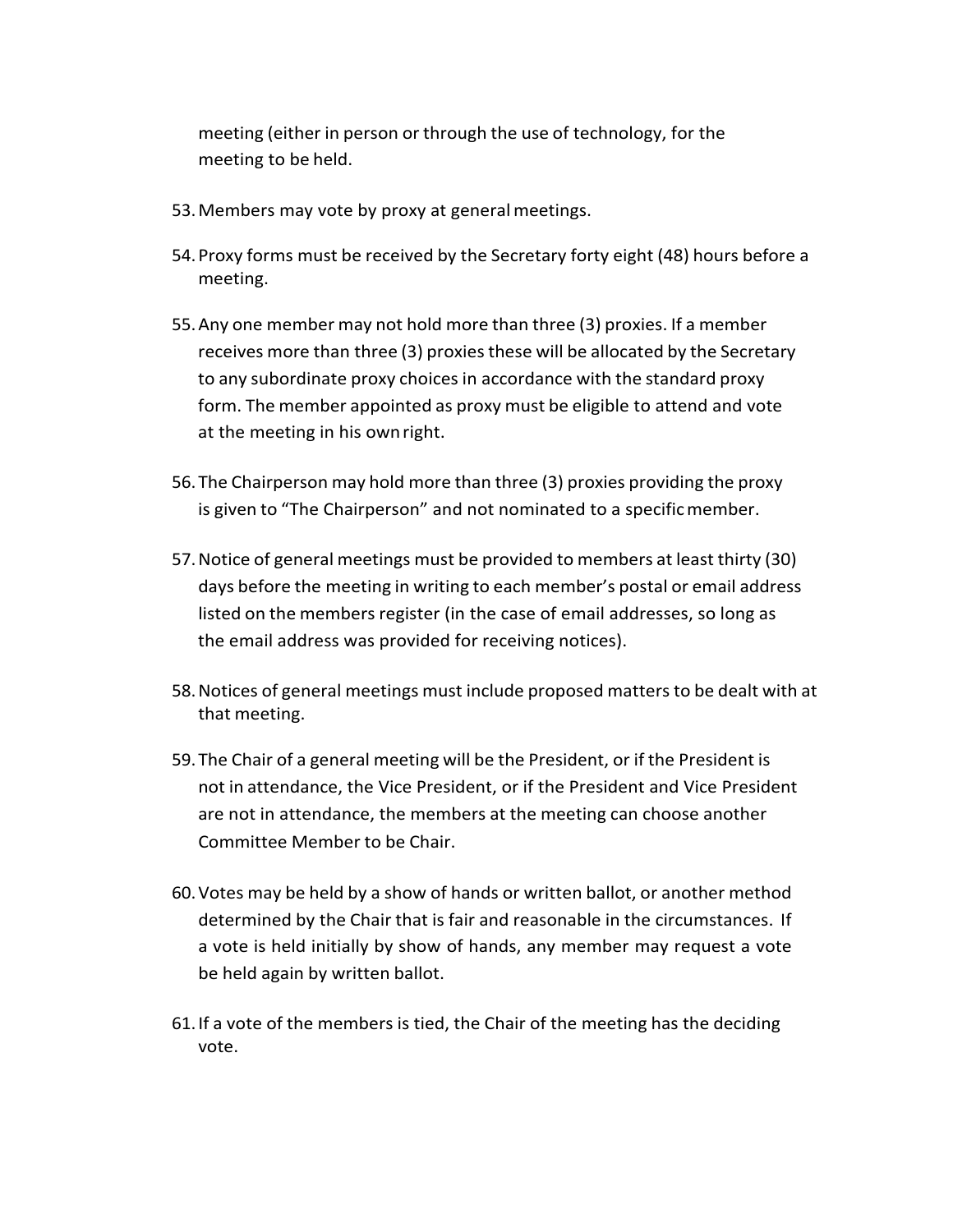- 62.A special resolution is passed if not lessthan three quarters of the members voting at a general meeting (whether in person or by proxy) vote in favour of the resolution.
- 63. The Chair may adjourn the meeting if there are not enough members at the meeting (see rule 50) within one (1) hour of the meeting time, or if there is not enough time at a meeting to address all business. A new notice must be sent to members before the adjourned meeting (but does not have to comply with time for notice requirements, unless the adjourned meeting is more than 30 days after the original meeting date).

#### **Grievance disputes**

- 64. If there is a dispute between a member and another member, a member and the Association, or a member and the Committee, the parties involved must first attempt to resolve the dispute between themselvesfor at least 14 daysfrom the date the dispute is known to all parties involved.
- 65. If the dispute cannot be resolved between the people involved, the following grievance procedure must be followed:
	- a) the party with a grievance must write to the Association and any other people affected, and explain what they are unhappy about.
	- b) the Committee must appoint an unbiased mediator to hear from all the parties involved and try to find a solution. The Committee must give the people involved reasonable notice of the time and place of the hearing.
	- c) at the hearing, each party must have an opportunity to be heard and agreesto do their best to resolve the dispute, and
	- d) if the parties cannot resolve the dispute with the assistance of the mediator, then an unbiased decision‐maker must determine the outcome of the dispute.

#### **Disciplining members**

66. The Committee can discipline a member of the Association if it considers the member has breached these Rules or if the member's behaviour is causing (or has caused) damage or harm to the Association.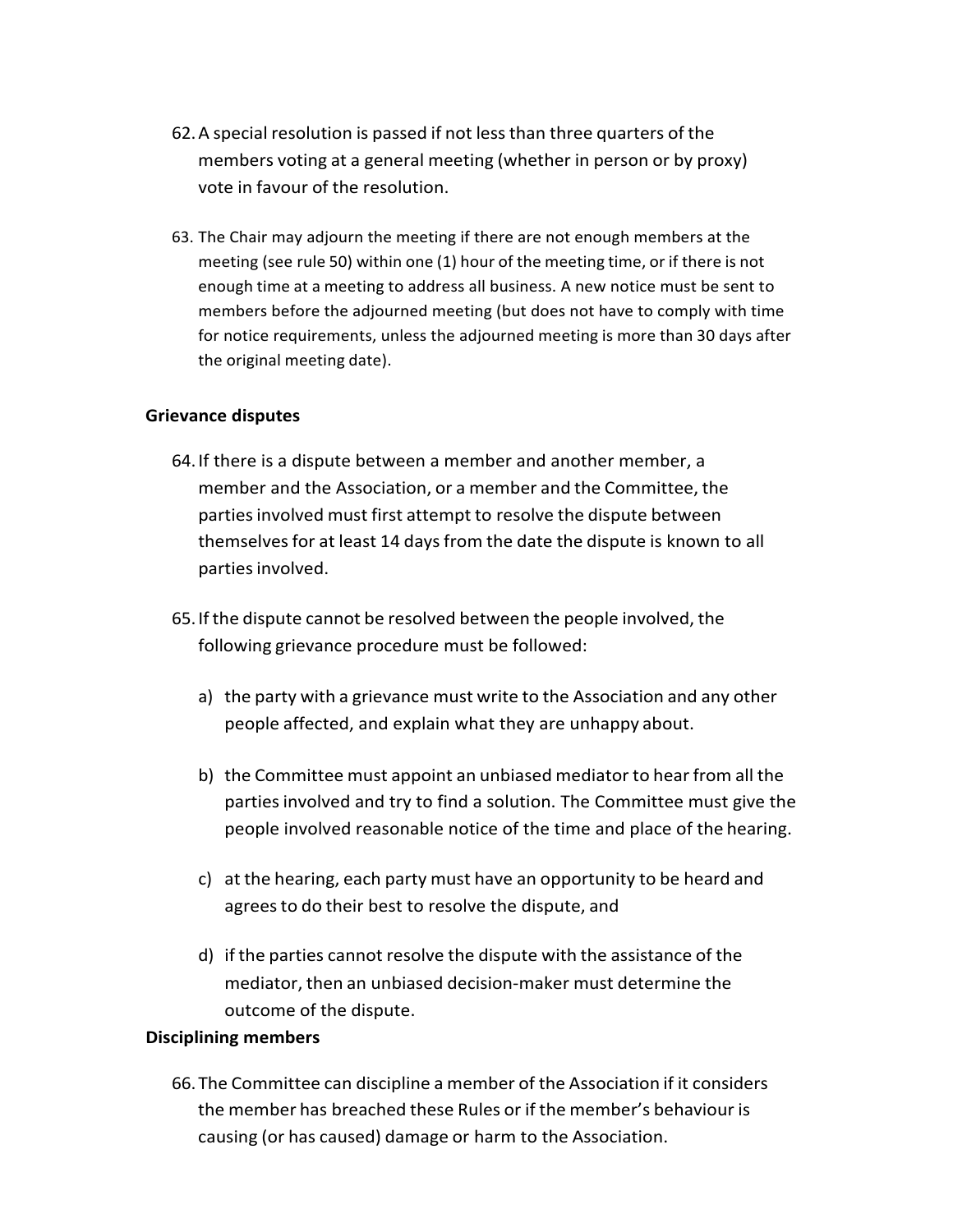- 67. The Committee must write to the member to tell them why disciplinary action is proposed to be taken.
- 68.The Committee must arrange a disciplinary procedure that meets these requirements:
	- a) the outcome must be determined by a unbiased decision-maker
	- b) the member must have opportunity to be heard, and
	- c) the disciplinary procedure must be completed as soon as reasonably practicable.
- 69. The outcome of a disciplinary procedure can be that the member must leave the Association, for a period of time or indefinitely. The Association cannot fine a member.

#### **Funds**

- 70. The Association must not distribute funds, income or assets to members except as reasonable compensation for services provided or expensesincurred on behalf of the organisation.
	- a) The Association may determine to establish funds held in trust to be distributed to members. Such funds will be in a separate bank account, and will be for a specific purpose.
- 71. The Association may derive or generate funds from fees, joining and annual subscription fees, donations, grants, fundraising, interests, and any other sources approved by the Committee that are consistent with furthering the Association's Purposes.
- 72.Cheques, EFT transfers or cash payments made from the Association's funds must be authorised by two members of the Committee.
- 73. Financial records must be kept and stored for 7 years, and in accordance with any other applicable laws.